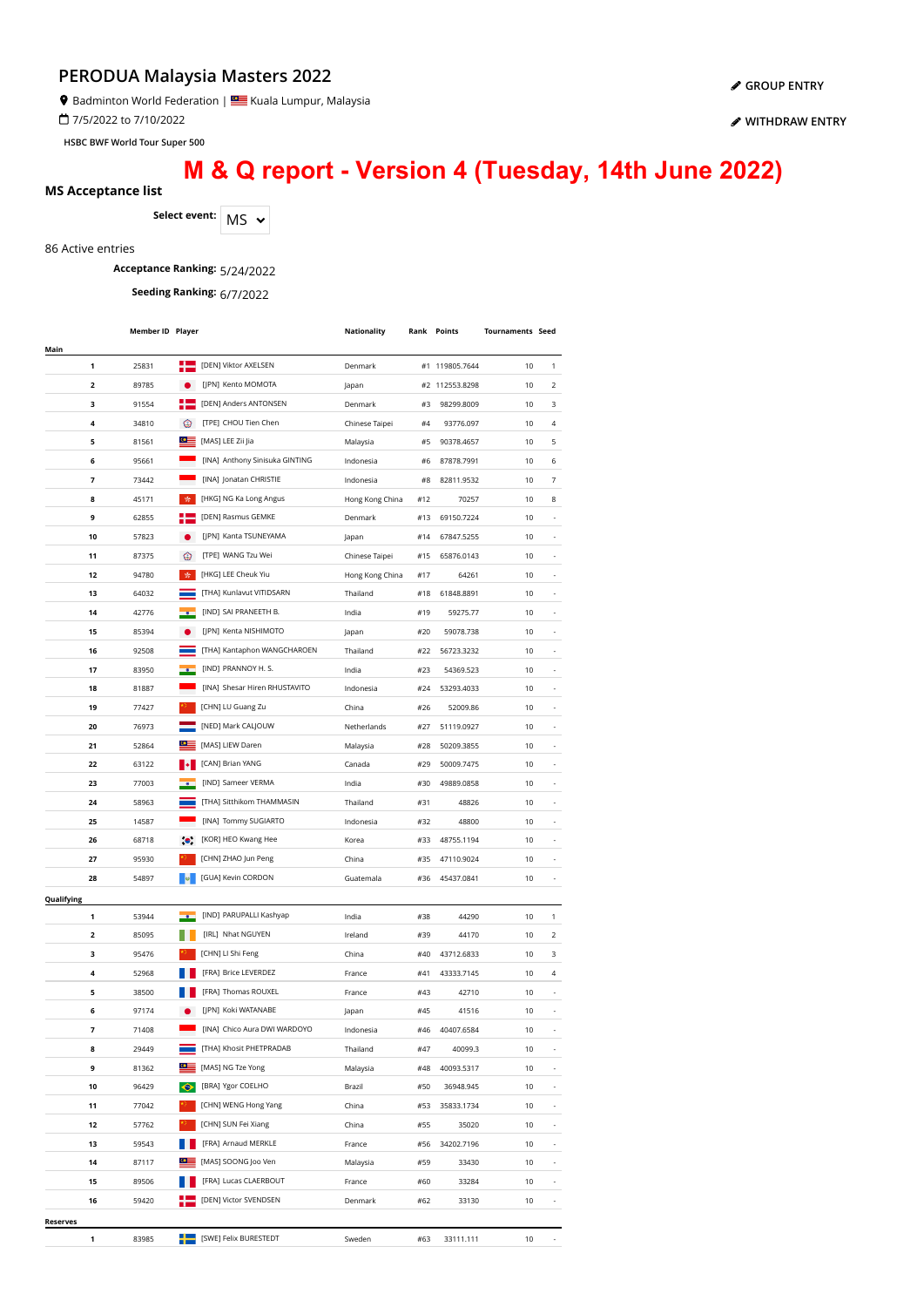|           | <b>Member ID Player</b> |              |                                                | Nationality    | Rank  | Points     | <b>Tournaments Seed</b>  |                          |
|-----------|-------------------------|--------------|------------------------------------------------|----------------|-------|------------|--------------------------|--------------------------|
| 2         | 84815                   |              | [GER] Max WEISSKIRCHEN                         | Germany        | #64   | 32996.0109 | 10                       |                          |
| з         | 64933                   | $\bullet$    | [KOR] LEE Dong Keun                            | Korea          | #66   | 32654.9369 | 10                       |                          |
| 4         | 92796                   | $\circ$      | [MAS] CHEAM June Wei                           | Malaysia       | #72   | 30849.6716 | 10                       |                          |
| 5         | 83938                   | н            | [DEN] Mads CHRISTOPHERSEN                      | Denmark        | #77   | 29380      | 10                       |                          |
| 6         | 20808                   |              | [GER] Kai SCHAEFER                             | Germany        | #79   | 27981.7139 | 10                       |                          |
| 7         | 78890                   | <b>xa</b>    | [AZE] Ade Resky DWICAHYO                       | Azerbaijan     | #81   | 27056.2    | 10                       |                          |
| 8         | 69093                   |              | [IND] Priyanshu RAJAWAT                        | India          | #82   | 26936.417  | 10                       |                          |
| 9         | 96545                   |              | [DEN] Kim BRUUN                                | Denmark        | #83   | 26430      | 10                       |                          |
| 10        | 61819                   |              | [CAN] B. R. Sankeerth                          | Canada         | #84   | 26351.7814 | 10                       |                          |
| 11        | 86114                   | ◉            | [TPE] LIN Chun-Yi                              | Chinese Taipei | #85   | 26090      | 10                       |                          |
| 12        | 82606                   |              | [SGP] Jia Heng Jason TEH                       | Singapore      | #88   | 24486.3    | 10                       |                          |
| 13        | 90657                   |              | [INA] Ikhsan Leonardo Imanuel RUMBAY Indonesia |                | #90   | 24430.7    | 10                       |                          |
| 14        | 83657                   |              | [IND] Chirag SEN                               | India          | #94   | 23020      | 10                       |                          |
| 15        | 58328                   |              | [UKR] DANYLO BOSNIUK                           | Ukraine        | #98   | 22610      | 10                       |                          |
| 16        | 79110                   | ⊙≣           | [MAS] Sholeh AIDIL                             | Malaysia       | #100  | 22176.7862 | 10                       |                          |
| 17        | 64794                   |              | [IND] Kartikey GULSHAN KUMAR                   | India          | #105  | 21530      | 10                       |                          |
| 18        | 72466                   |              | [EGY] Adham Hatem ELGAMAL                      | Egypt          | #106  | 21478.9394 | 10                       |                          |
| 19        | 81643                   |              | [IND] Rahul Yadav CHITTABOINA                  | India          | #118  | 20070      | 10                       |                          |
| 20        | 84838                   | $\bullet$    | [MAS] LEONG Jun Hao                            | Malaysia       | #124  | 19294.7473 | 10                       |                          |
| 21        | 95952                   | $\circ$      | [MAS] YEOH Seng Zoe                            | Malaysia       | #133  | 18670      | 10                       |                          |
| 22        | 94580                   |              | [FRA] Alex LANIER                              | France         | #143  | 17234.67   | 10                       |                          |
| 23        | 87691                   |              | [ITA] Fabio CAPONIO                            | Italy          | #152  | 16670      | 10                       |                          |
| 24        | 92542                   |              | [MAS] LIM Chong King                           | Malaysia       | #154  | 16339.9667 | 10                       |                          |
| 25        | 69006                   |              | [INA] Christian ADINATA                        | Indonesia      | #156  | 15681.4167 | 8                        |                          |
| 26        | 91673                   |              | [CHN] LEI Lan Xi                               | China          | #173  | 14130      | 8                        |                          |
| 27        | 67251                   |              | [BEL] Elias BRACKE                             | Belgium        | #179  | 13540      | 10                       | $\overline{\phantom{a}}$ |
| 28        | 69253                   |              | [ITA] Giovanni TOTI                            | Italy          | #181  | 13120      | 10                       | $\overline{\phantom{a}}$ |
| 29        | 73966                   |              | [GER] Samuel HSIAO                             | Germany        | #198  | 11775.484  | 10                       | $\overline{\phantom{a}}$ |
| 30        | 82372                   | $\circ$      | [MAS] KOK Jing Hong                            | Malaysia       | #201  | 11618.3333 | 9                        | $\overline{\phantom{a}}$ |
| 31        | 88711                   | ▩▬           | [USA] Enrico ASUNCION                          | U.S.A.         | #225  | 9938.5463  | 10                       |                          |
| 32        | 69345                   | ×            | [VIE] LE Duc Phat                              | Vietnam        | #250  | 8810       | 8                        |                          |
| 33        | 70141                   |              | [AUS] Adam DOLMAN                              | Australia      | #279  | 7420       | 10                       |                          |
| 34        | 91853                   | $\bullet$    | [MAS] ONG Ken Yon                              | Malaysia       | #291  | 7120       | 7                        |                          |
| 35        | 59445                   |              | [MRI] Jean Bernard BONGOUT                     |                | #332  | 5680.7     | 8                        |                          |
| 36        | 74079                   |              | [ENG] Kar Lung CHUN                            | Mauritius      | #359  | 5190       | 10                       |                          |
|           |                         |              | [MRI] Tejraj PULTOO                            | England        |       |            | $\overline{\phantom{a}}$ |                          |
| 37        | 82700                   | <del>∞</del> |                                                | Mauritius      | #474  | 3143.6     |                          |                          |
| 38        | 11268<br>90973          |              | [USA] Mathew FOGARTY                           | U.S.A.         | #625  | 1940       | 5                        |                          |
| 39        |                         |              | [CAN] KAN Chao Yu<br>[ENG] Rohan MIDHA         | Canada         | #659  | 1770       | 4                        |                          |
| 40        | 90111                   |              |                                                | England        | #810  | 1240       | 8                        | $\overline{\phantom{a}}$ |
| 41        | 91073                   |              | [THA] Kittipong IMNARK                         | Thailand       | #1285 | 480        | 2                        | $\overline{\phantom{a}}$ |
| 42        | 99580                   |              | [THA] Woraphop CHUENKHA                        | Thailand       |       |            | ÷,                       | $\overline{\phantom{a}}$ |
| Withdrawn |                         |              |                                                |                |       |            |                          |                          |
| 5/26/2022 | 82936                   |              | [THA] Surasit ARIYABARANEEKUL                  | Thailand       |       |            |                          |                          |
| 5/30/2022 | 65580                   |              | [KOR] JEON Hyeok Jin                           | Korea          | #196  | 11878.798  | 5                        |                          |
| 5/30/2022 | 60967                   |              | [IND] Subhankar DEY                            | India          | #65   | 32825      | 10                       |                          |
| 6/6/2022  | 56274                   |              | [AUT] Luka WRABER                              | Austria        | #92   | 24018.1    | 10                       |                          |
| 6/6/2022  | 61423                   |              | [CZE] Jan LOUDA                                | Czech Republic | #97   | 22690      | 10                       |                          |
| 6/10/2022 | 63846                   |              | [ALG] Youcef Sabri MEDEL                       | Algeria        | #136  | 18121.2378 | 10                       |                          |
| 6/10/2022 | 72986                   |              | [ALG] Koceila MAMMERI                          | Algeria        | #212  | 10823.3785 | 10                       |                          |
| 6/10/2022 | 99187                   |              | [ALG] Mohamed Abderrahime BELARBI              | Algeria        | #230  | 9752.3519  | 10                       |                          |
| 6/10/2022 | 98896                   |              | [ALG] Adel HAMEK                               | Algeria        | #247  | 9073.9558  | 10                       |                          |
| 6/13/2022 | 54346                   |              | [KOR] SON Wan Ho                               | Korea          | #68   | 32185.3816 | 10                       |                          |
| Removed   |                         |              |                                                |                |       |            |                          |                          |
| 5/9/2022  | 53753                   |              | [DEN] Hans-Kristian Solberg VITTINGHUS Denmark |                |       |            |                          |                          |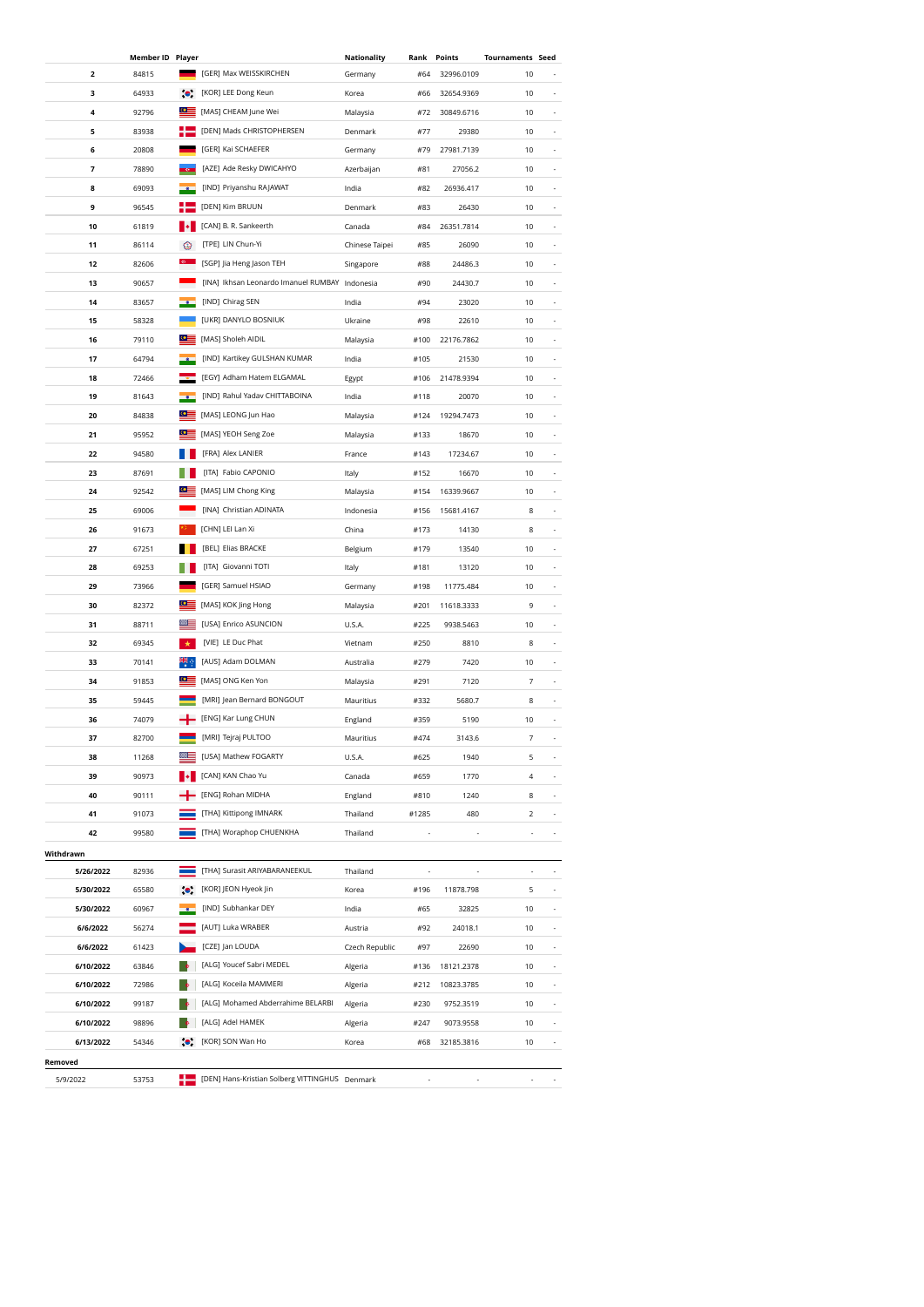Badminton World Federation | **SALLA BAD** Kuala Lumpur, Malaysia

7/5/2022 to 7/10/2022

**HSBC BWF World Tour Super 500**

#### **WS Acceptance list**

Select event: WS  $\sim$ 

76 Active entries

**Acceptance Ranking:** 5/24/2022

**Seeding Ranking:** 6/7/2022

You have the option to assign a wildcard to one player or pair in this event.

|                          | Member ID Player |           |                                       | Nationality    |      | <b>Rank Points</b> | Tournaments Seed WC |                          |  |
|--------------------------|------------------|-----------|---------------------------------------|----------------|------|--------------------|---------------------|--------------------------|--|
| Main                     |                  |           |                                       |                |      |                    |                     |                          |  |
| 1                        | 96312            | Ō         | [JPN] Akane YAMAGUCHI                 | Japan          |      | #1 111962.8752     | 10                  | 1                        |  |
| 2                        | 61427            | ⊛         | [TPE] TAI Tzu Ying                    | Chinese Taipei |      | #2 109845.1344     | 10                  | 2                        |  |
| з                        | 87442            | $\bullet$ | [KOR] AN Se Young                     | Korea          |      | #3 103602.7719     | 10                  | 3                        |  |
| 4                        | 78778            |           | [CHN] CHEN Yu Fei                     | China          | #4   | 102655.896         | 10                  | 4                        |  |
| 5                        | 96713            |           | [JPN] Nozomi OKUHARA                  | Japan          | #6   | 96559.9875         | 10                  | 6                        |  |
| 6                        | 18228            |           | [ESP] Carolina MARIN                  | Spain          | P #4 | 95800              | 10                  | 5                        |  |
| $\overline{\phantom{a}}$ | 73173            |           | [IND] PUSARLA V. Sindhu               | India          | #7   | 94018.3951         | 10                  | 7                        |  |
| 8                        | 35642            |           | [THA] Ratchanok INTANON               | Thailand       | #8   | 87548.7908         | 10                  | 8                        |  |
| 9                        | 87434            |           | [CHN] HE Bing Jiao                    | China          | #9   | 81664.028          | 10                  |                          |  |
| 10                       | 84062            |           | [THA] Pornpawee CHOCHUWONG            | Thailand       | #10  | 78265.396          | 10                  |                          |  |
| 11                       | 58271            |           | [THA] Busanan ONGBAMRUNGPHAN Thailand |                | #11  | 70293.7645         | 10                  |                          |  |
| 12                       | 84523            |           | [CAN] Michelle LI                     | Canada         | #12  | 70129.5044         | 10                  |                          |  |
| 13                       | 34890            |           | [JPN] Sayaka TAKAHASHI                | Japan          | #13  | 66572.8234         | 10                  | $\centerdot$             |  |
| 14                       | 61854            |           | [CHN] WANG Zhi Yi                     | China          | #14  | 64677.85           | 10                  | ä,                       |  |
| 15                       | 53806            |           | [USA] Beiwen ZHANG                    | U.S.A.         | P#14 | 57700              | 10                  | ä,                       |  |
| 16                       | 70930            | $\bullet$ | [KOR] KIM Ga Eun                      | Korea          | #19  | 55000.6093         | 10                  | ä,                       |  |
| 17                       | 62301            |           | [THA] Phittayaporn CHAIWAN            | Thailand       | #21  | 53428.2809         | 10                  | ä,                       |  |
| 18                       | 85302            |           | [DEN] Line CHRISTOPHERSEN             | Denmark        | #22  | 53379.3469         | 10                  |                          |  |
| 19                       | 52748            |           | [IND] Saina NEHWAL                    | India          | #23  | 51407.4134         | 10                  |                          |  |
| 20                       | 92967            |           | [CHN] HAN Yue                         |                | #24  | 50405.563          | 10                  |                          |  |
|                          |                  |           |                                       | China          |      |                    |                     |                          |  |
| 21                       | 91106            |           | [GER] Yvonne LI                       | Germany        | #25  | 50382.2626         | 10                  |                          |  |
| 22                       | 91422            |           | [THA] Supanida KATETHONG              | Thailand       | #26  | 49523              | 10                  |                          |  |
| 23                       | 83802            |           | [INA] Gregoria Mariska TUNJUNG        | Indonesia      | #30  | 48990.6813         | 10                  |                          |  |
| 24                       | 58720            |           | [CHN] ZHANG Yi Man                    | China          | #31  | 47185.844          | 10                  |                          |  |
| 25                       | 57798            |           | [USA] Iris WANG                       | U.S.A.         | #32  | 46130              | 10                  | $\frac{1}{2}$            |  |
| 26                       | 63437            |           | [DEN] Line Højmark KJAERSFELDT        | Denmark        | #33  | 45543.5753         | 10                  | $\overline{\phantom{a}}$ |  |
| 27                       | 55318            |           | [BEL] Lianne TAN                      | Belgium        | #36  | 41315.5721         | 10                  | $\overline{\phantom{a}}$ |  |
| 28                       | 77002            |           | [DEN] Julie Dawall JAKOBSEN           | Denmark        | #38  | 39288.5623         | 10                  | $\overline{\phantom{a}}$ |  |
| Qualifying               |                  |           |                                       |                |      |                    |                     |                          |  |
| 1                        | 77256            |           | [FRA] QI Xuefei                       | France         | #44  | 36900.1131         | 10                  | 1                        |  |
| 2                        | 99069            |           | [KOR] SIM Yu Jin                      | Korea          | #45  | 36873.6336         | 10                  | 2                        |  |
| з                        | 96892            |           | [INA] Fitriani FITRIANI               | Indonesia      | #46  | 36464.2592         | 10                  |                          |  |
| 4                        | 81986            |           | [INA] Ruselli HARTAWAN                | Indonesia      | #47  | 35319.5947         | 10                  |                          |  |
| 5                        | 89583            | ⊛         | [TPE] Wen Chi HSU                     | Chinese Taipei | #48  | 34838.7621         | 10                  |                          |  |
| 6                        | 73015            |           | [EST] Kristin KUUBA                   | Estonia        | #49  | 34780              | 10                  |                          |  |
| 7                        | 76890            |           | [INA] Putri Kusuma WARDANI            | Indonesia      | #52  | 34333.0259         | 10                  |                          |  |
| 8                        | 88471            |           | [IND] Malvika BANSOD                  | India          | #53  | 34312.3217         | 10                  |                          |  |
| <b>Reserves</b>          |                  |           |                                       |                |      |                    |                     |                          |  |
| 1                        | 92014            |           | [MAS] KISONA Selvaduray               | Malaysia       | #54  | 34048.5564         | 10                  |                          |  |
| 2                        | 80402            |           | [IND] AAKARSHI KASHYAP                | India          | #57  | 33230.9851         | 10                  | $\overline{\phantom{a}}$ |  |
| з                        | 69091            |           | [USA] Lauren LAM                      | U.S.A.         | #62  | 30708.8915         | 10                  | $\overline{\phantom{a}}$ |  |
| 4                        | 15105            |           | [BUL] Linda ZETCHIRI                  | Bulgaria       | #72  | 27961.9            | 10                  | ÷,                       |  |
| 5                        | 62385            |           | [MYA] THET HTAR THUZAR                | Myanmar        | #73  | 27870              | 10                  | ÷,                       |  |
| 6                        | 91560            |           | [CAN] Wen Yu ZHANG                    | Canada         | #74  | 27823.0262         | 10                  |                          |  |
| 7                        | 75188            |           | [SVK] Martina REPISKA                 | Slovakia       | #79  | 26430              | 10                  |                          |  |
| 8                        | 88807            | ⊙         | [TPE] SUNG Shuo Yun                   | Chinese Taipei | #80  | 26420.9845         | 10                  |                          |  |

**[GROUP ENTRY](https://bwf.tournamentsoftware.com/individual-entry/EE44BEB4-66E3-4303-A3FB-2445388DDEF4)**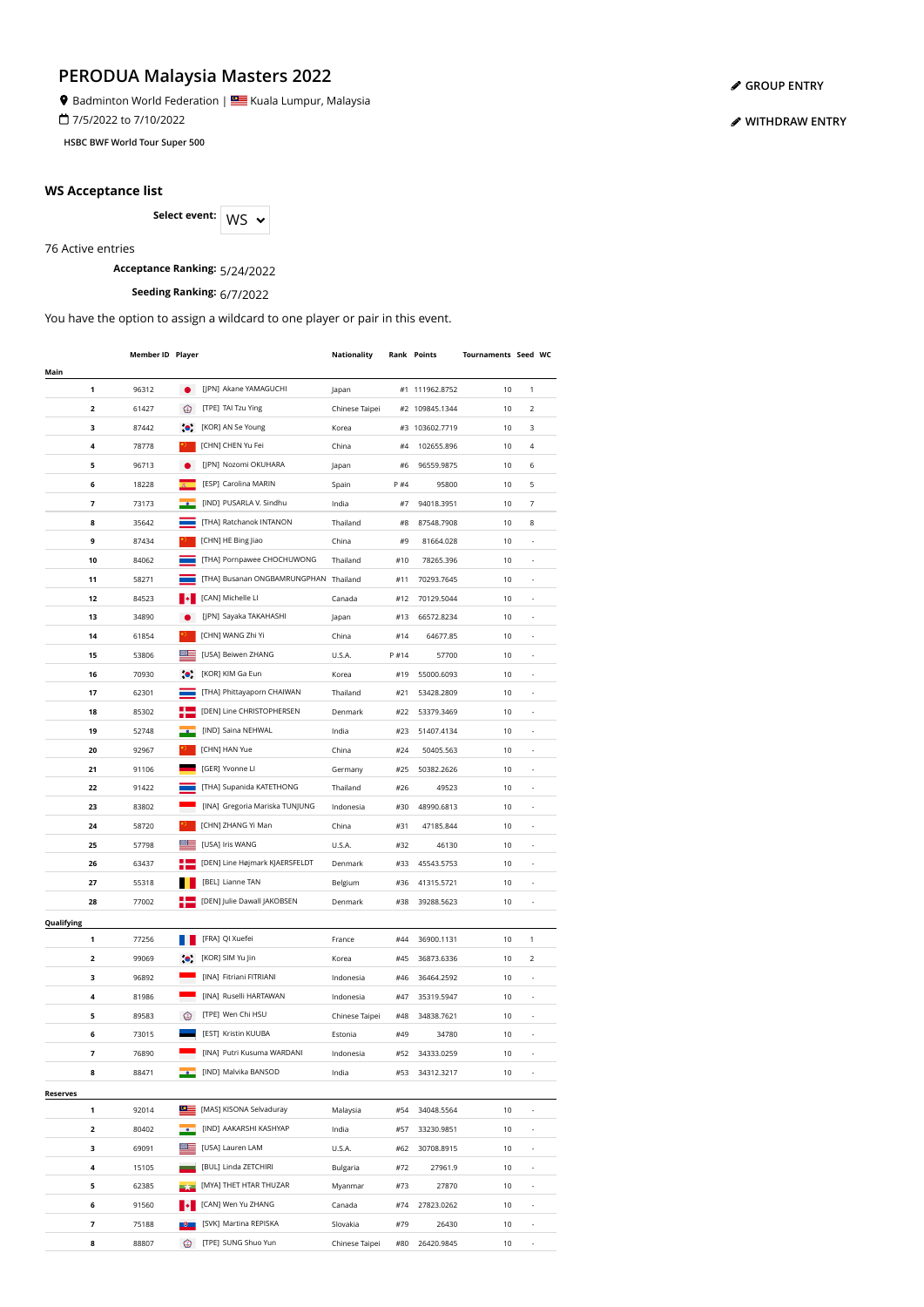|           | Member ID Player |                  |                                           | Nationality    | Rank | Points     | Tournaments Seed WC |                          |  |
|-----------|------------------|------------------|-------------------------------------------|----------------|------|------------|---------------------|--------------------------|--|
| 9         | 69012            | $\circ$ $\equiv$ | [MAS] GOH Jin Wei                         | Malaysia       | #81  | 26084.4637 | 10                  |                          |  |
| 10        | 69393            |                  | [CAN] Talia NG                            | Canada         | #82  | 25865.1639 | 10                  |                          |  |
| 11        | 78208            |                  | [CAN] Rachel CHAN                         | Canada         | #87  | 24831.8426 | 10                  |                          |  |
| 12        | 61746            |                  | [EGY] Doha HANY                           | Egypt          | #89  | 24178.5167 | 10                  |                          |  |
| 13        | 67996            |                  | [INA] Yulia Yosephine SUSANTO             | Indonesia      | #91  | 23720      | 10                  |                          |  |
| 14        | 59566            | ٠                | [SUI] Jenjira STADELMANN                  | Switzerland    | #94  | 23190      | 10                  |                          |  |
| 15        | 94762            | $\mathbf{C}^*$   | [TUR] Ozge BAYRAK                         | Turkey         | #104 | 21801.8    | 10                  |                          |  |
| 16        | 60397            |                  | [CZE] Tereza ŠVÁBÍKOVÁ                    | Czech Republic | #107 | 21395.8967 | 10                  | $\centerdot$             |  |
| 17        | 88809            |                  | [IND] Sri Krishna Priya KUDARAVALLI India |                | #116 | 20400      | 10                  | $\centerdot$             |  |
| 18        | 96877            |                  | [UKR] Polina BUHROVA                      | Ukraine        | #124 | 19720      | 10                  | ä,                       |  |
| 19        | 98804            |                  | [HUN] Daniella GONDA                      | Hungary        | #131 | 18930      | $10$                | ä,                       |  |
| 20        | 80889            |                  | [IRL] Rachael DARRAGH                     | Ireland        | #136 | 18400      | 10                  | ä,                       |  |
| 21        | 81909            | $\bullet$ :      | [MAS] EOON Qi Xuan                        | Malaysia       | #137 | 18266.621  | 10                  |                          |  |
| 22        | 74051            |                  | [HUN] Agnes KOROSI                        | Hungary        | #141 | 18014      | 10                  |                          |  |
| 23        | 71673            | ⊙                | [TPE] CHEN Su Yu                          | Chinese Taipei | #156 | 15633      | 10                  |                          |  |
| 24        | 66005            |                  | [IND] KEYURA MOPATI                       | India          | #158 | 15100      | 10                  |                          |  |
| 25        | 57175            |                  | [SWE] Edith URELL                         | Sweden         | #172 | 13892.6254 | 10                  |                          |  |
| 26        | 64349            |                  | [INA] Komang Ayu Cahya DEWI               | Indonesia      | #174 | 13811.8261 | 5                   |                          |  |
| 27        | 90854            |                  | [ITA] Yasmine HAMZA                       | Italy          | #175 | 13760      | 10                  |                          |  |
| 28        | 58478            |                  | [IRL] Kate FROST                          | Ireland        | #177 | 12750      | 10                  | $\frac{1}{2}$            |  |
| 29        | 60035            |                  | [BEL] Clara LASSAUX                       | Belgium        | #179 | 12520      | 10                  | $\overline{\phantom{a}}$ |  |
| 30        | 88412            |                  | [ITA] Katharina FINK                      | Italy          | #187 | 12050      | 10                  | $\overline{\phantom{a}}$ |  |
| 31        | 88399            |                  | [USA] Ishika JAISWAL                      | U.S.A.         | #193 | 11540      | 6                   | $\overline{\phantom{a}}$ |  |
| 32        | 64766            |                  | [UKR] Mariia STOLIARENKO                  | Ukraine        | #195 | 11460      | 10                  | ä,                       |  |
| 33        | 87718            |                  | [INA] Stephanie WIDJAJA                   | Indonesia      | #217 | 10062.6    | 7                   | ä,                       |  |
| 34        | 73761            | <u>⊙≣</u>        | [MAS] MYISHA Mohd Khairul                 | Malaysia       | #226 | 9592.0739  | 7                   |                          |  |
| 35        | 69619            |                  | [IND] GADDE Ruthvika Shivani              | India          | #230 | 9440       | 7                   |                          |  |
| 36        | 69396            |                  | [THA] Sirada ROONGPIBOONSOPIT             | Thailand       | #237 | 9170       | 3                   |                          |  |
| 37        | 58840            | $\bullet \equiv$ | [MAS] Siti NURSHUHAINI                    | Malaysia       | #238 | 9155       | 7                   |                          |  |
| 38        | 77988            |                  | [INA] Aisyah Sativa FATETANI              | Indonesia      | #285 | 7299.1585  | 6                   |                          |  |
| 39        | 99713            |                  | [INA] Bilqis PRASISTA                     | Indonesia      | #305 | 6713.5875  | 3                   |                          |  |
| 40        | 96531            |                  | [IND] Srivedya GURAZADA                   | India          | #330 | 5860       | 7                   |                          |  |
| Withdrawn |                  |                  |                                           |                |      |            |                     |                          |  |
| 5/26/2022 | 94712            |                  | [JPN] Asuka TAKAHASHI                     | Japan          | #51  | 34499.9571 | 10                  |                          |  |
| 5/29/2022 | 76349            |                  | [UKR] Maria ULITINA                       | Ukraine        | #59  | 32090      | 10                  |                          |  |
| 5/30/2022 | 94594            |                  | [SGP] Yue Yann Jaslyn HOOI                | Singapore      | #85  | 25117.3129 | 10                  |                          |  |
| 6/8/2022  | 83074            |                  | [USA] Jennie GAI                          | U.S.A.         | #93  | 23317.0202 | 10                  |                          |  |
| 6/8/2022  | 61882            |                  | [USA] Francesca CORBETT                   | U.S.A.         | #248 | 8664.9437  | 7                   | ä,                       |  |
| 6/10/2022 | 98643            |                  | [TUR] Aliye DEMIRBAG                      | Turkey         | #68  | 29799.6    | 10                  | ÷,                       |  |
| 6/10/2022 | 78133            |                  | [ALG] Tanina Violette MAMMERI             | Algeria        | #392 | 4394.7     | 5                   |                          |  |
| 6/13/2022 | 75628            |                  | [IND] Ashmita CHALIHA                     | India          | #65  | 30205.3    | 10                  |                          |  |
| Removed   |                  |                  |                                           |                |      |            |                     |                          |  |
| 5/24/2022 | 99925            |                  | <sup>2</sup> [TPE] PAI Yu Po              | Chinese Taipei |      |            |                     |                          |  |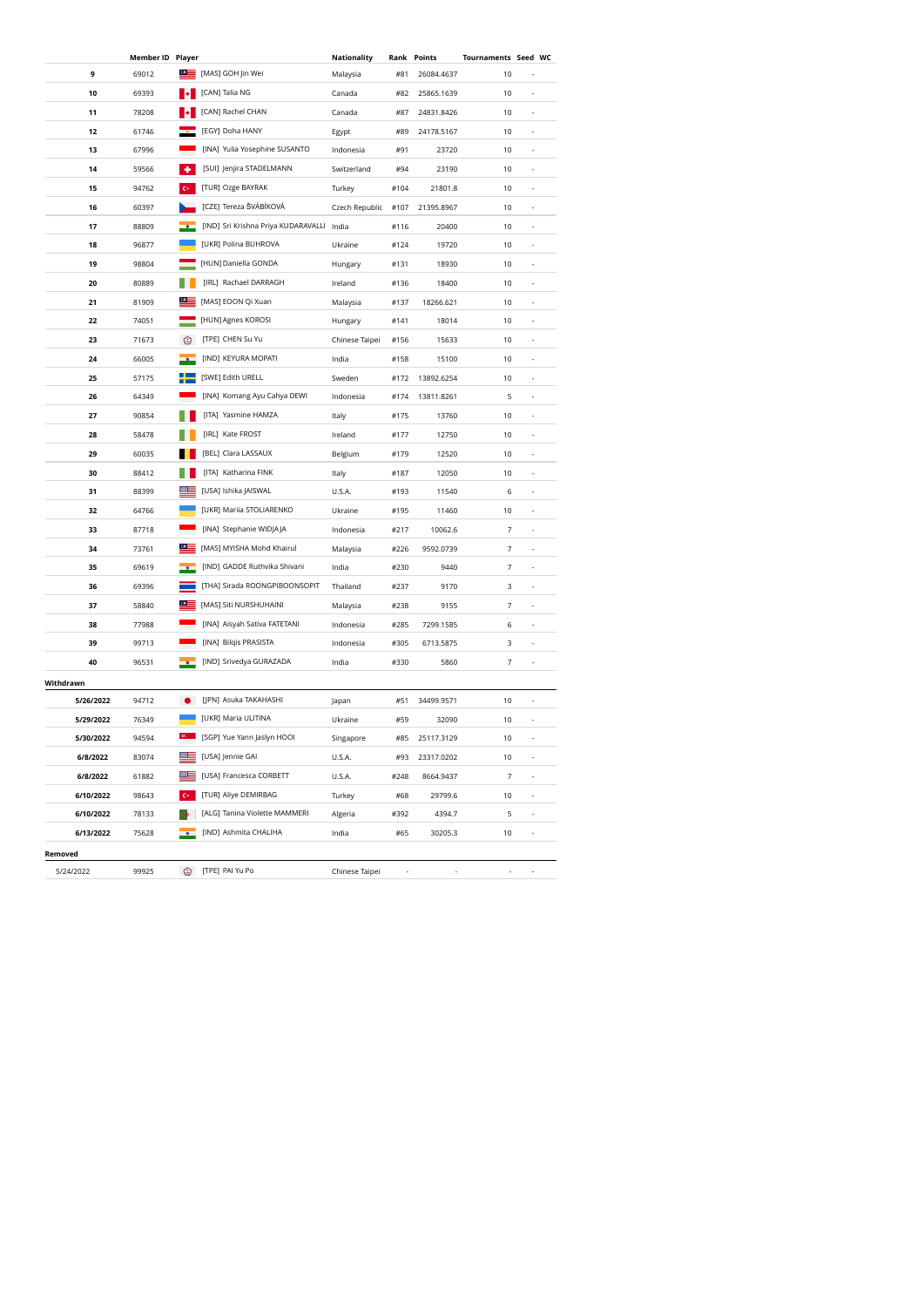**9** Badminton World Federation | **SALLA BU** Kuala Lumpur, Malaysia

7/5/2022 to 7/10/2022

**HSBC BWF World Tour Super 500**

### **MD Acceptance list**

Select event: MD  $\sim$ 

43 Active entries

**Acceptance Ranking:** 5/24/2022

**Seeding Ranking:** 6/7/2022

|              | Member ID Player |                                                                  | <b>Nationality</b>     | <b>Rank Points</b> |                | <b>Notional/Protected</b><br>points | <b>Tournaments Seed</b> |                |
|--------------|------------------|------------------------------------------------------------------|------------------------|--------------------|----------------|-------------------------------------|-------------------------|----------------|
| Main         |                  |                                                                  |                        |                    |                |                                     |                         |                |
|              | 80057            | [INA]Kevin Sanjaya SUKAMULJO                                     | Indonesia              |                    |                |                                     |                         | $\overline{1}$ |
| $\mathbf{1}$ | 26394            | [INA]Marcus Fernaldi GIDEON                                      | Indonesia              | #1                 | 111827         |                                     | 30                      |                |
| $\mathbf 2$  | 81657            | [JPN]Takuro HOKI                                                 | Japan                  | #2                 | 104350         |                                     | 33                      | $\sqrt{2}$     |
|              | 67903            | [JPN]Yugo KOBAYASHI                                              | Japan                  |                    |                |                                     |                         |                |
| з            | 51074            | [INA]Hendra SETIAWAN                                             | Indonesia              | #3                 | 104195         |                                     | 38                      | 3              |
|              | 52749            | [INA]Mohammad AHSAN                                              | Indonesia              |                    |                |                                     |                         |                |
| 4            | 96514            | <sup>©</sup> [TPE]WANG Chi-Lin                                   | Chinese Taipei         | #4                 | 101668         |                                     | 40                      | $\overline{4}$ |
|              | 69448            | <sup><sup>3</sup> [TPE]LEE Yang</sup>                            | Chinese Taipei         |                    |                |                                     |                         |                |
| 5            | 56203            | [MAS]Aaron CHIA                                                  | Malaysia               | #6                 | 81948          |                                     | 43                      | 5              |
|              | 99389            | [MAS]SOH Wooi Yik                                                | Malaysia               |                    |                |                                     |                         |                |
| 6            | 88876<br>91130   | [INA]Fajar ALFIAN                                                | Indonesia<br>Indonesia | #7                 | 81505          |                                     | 37                      | 6              |
|              |                  | [INA]Muhammad Rian ARDIANTO                                      |                        |                    |                |                                     |                         |                |
| 7            | 92980<br>44414   | <b>E</b> [DEN]Kim ASTRUP<br><b>EDENJAnders Skaarup RASMUSSEN</b> | Denmark<br>Denmark     | #9                 | 76819          |                                     | 39                      | $\overline{7}$ |
|              |                  |                                                                  |                        |                    |                |                                     |                         |                |
| 8            | 84064<br>99066   | <b>EXAMPLE [MAS]ONG Yew Sin</b><br>MASJTEO Ee Yi                 | Malaysia<br>Malaysia   | #10                | 72490          |                                     | 41                      | 8              |
|              |                  | [MAS]GOH Sze Fei                                                 |                        |                    |                |                                     |                         |                |
| 9            | 90768<br>94814   | [MAS]Nur IZZUDDIN                                                | Malaysia<br>Malaysia   | #12                | 66715          |                                     | 36                      |                |
|              | 68045            | <b>GERJMark LAMSFUSS</b>                                         | Germany                |                    |                |                                     |                         |                |
| 10           | 64909            | [GER]Marvin SEIDEL                                               | Germany                | #13                | 66428          |                                     | 42                      |                |
|              | 74732            | [INA]Pramudya KUSUMAWARDANA                                      | Indonesia              |                    |                |                                     |                         |                |
| 11           | 94430            | [INA]Yeremia Erich Yoche Yacob RAMBITAN                          | Indonesia              | #16                | 62397          |                                     | 27                      |                |
|              | 79658            | <b>IMA]Bagas MAULANA</b>                                         | Indonesia              |                    |                |                                     |                         |                |
| 12           | 91440            | [INA]Muhammad Shohibul FIKRI                                     | Indonesia              | #20                | 58122          |                                     | 31                      |                |
|              | 88405            | [JPN]Akira KOGA                                                  | Japan                  |                    |                |                                     |                         |                |
| 13           | 77123            | • [JPN]Taichi SAITO                                              | Japan                  | #22                | 54137          |                                     | 29                      |                |
|              | 66513            | :• [KOR]SEO Seung Jae                                            | Korea                  |                    |                |                                     |                         |                |
| 14           | 77262            | :•: [KOR]KANG Min Hyuk                                           | Korea                  | #75                | 25956.3        | 51913                               | 5                       |                |
|              | 68633            | <b>Example 1</b> [INA]Leo Rolly CARNANDO                         | Indonesia              |                    |                |                                     |                         |                |
| 15           | 84786            | [INA]Daniel MARTHIN                                              | Indonesia              | #23                | 50267          |                                     | 23                      |                |
|              | 59709            | <sup>©</sup> [TPE]YANG Po Han                                    | Chinese Taipei         |                    |                |                                     |                         |                |
| 16           | 56746            | <sup>©</sup> [TPE]LU Ching Yao                                   | Chinese Taipei         | #24                | 50119          |                                     | 38                      |                |
|              | 93367            | [CHN]LIU Yu Chen                                                 | China                  |                    | #83 22721.8567 |                                     | $\overline{4}$          |                |
| 17           | 58241            | [CHN]OU Xuan Yi                                                  | China                  |                    |                | 45444                               |                         |                |
|              | 89680            | [JPN]Yoshinori TAKEUCHI                                          | Japan                  | #30                | 44591          |                                     | $20\,$                  |                |
| 18           | 74324            | [JPN]Keiichiro MATSUI<br>Ξ.                                      | Japan                  |                    |                |                                     |                         |                |
|              | 69316            | <b>T</b> [DEN]Jeppe BAY                                          | Denmark                |                    | 43333          |                                     | 10                      |                |
| 19           | 60909            | <b>E</b> [DEN]Lasse MØLHEDE                                      | Denmark                | #32                |                |                                     |                         |                |
| 20           | 99102            | <sup>©</sup> [TPE]LEE Jhe-Huei                                   | Chinese Taipei         | #33                | 42357          |                                     | 31                      |                |
|              | 76275            | <sup><sup>®</sup> [TPE]YANG Po-Hsuan</sup>                       | Chinese Taipei         |                    |                |                                     |                         |                |
| 21           | 67810            | <b>©</b> [KOR]CHOI Sol Gyu                                       | Korea                  | #96                | 20921.1        | 41842                               | 5                       |                |
|              | 61444            | ं• [KOR]KIM Won Ho                                               | Korea                  |                    |                |                                     |                         |                |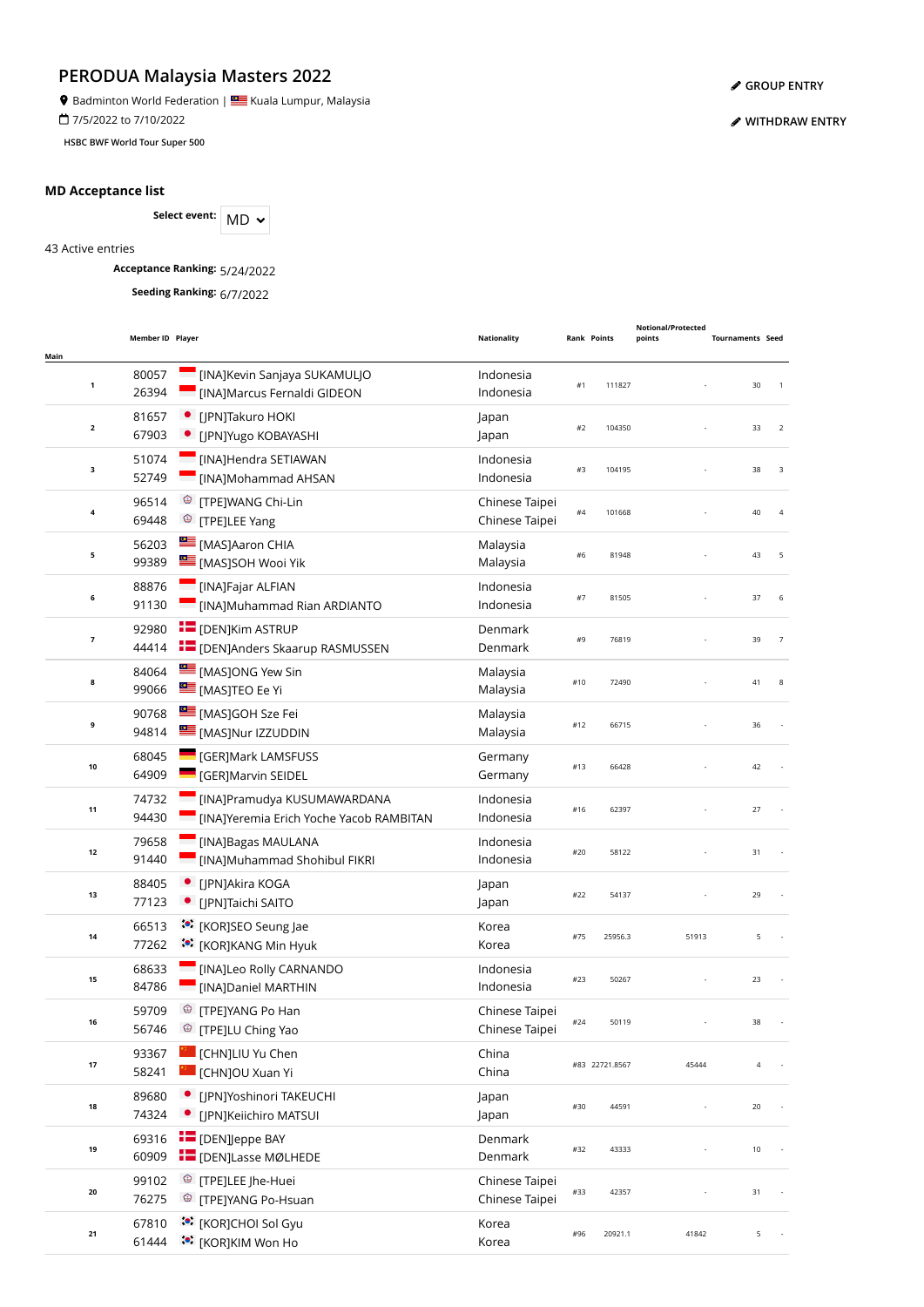|                         |                  |                                                                                     |                                  |      |                    | <b>Notional/Protected</b> |                                  |  |
|-------------------------|------------------|-------------------------------------------------------------------------------------|----------------------------------|------|--------------------|---------------------------|----------------------------------|--|
|                         | Member ID Player |                                                                                     | <b>Nationality</b>               |      | <b>Rank Points</b> | points                    | <b>Tournaments Seed</b>          |  |
| 22                      | 73936<br>73633   | <b>THAJSupak JOMKOH</b><br><b>THAJKittinupong KEDREN</b>                            | Thailand<br>Thailand             | #36  | 41103              |                           | 11                               |  |
| 23                      | 78409<br>85129   | MASJMAN Wei Chong<br>[MAS]Kai Wun TEE                                               | Malaysia<br>Malaysia             | #37  | 41000              |                           | 13                               |  |
| 24                      | 39276<br>84007   | <b><sup>to</sup>:</b> [KOR]KIM Gi Jung<br>:• [KOR]KIM Sa Rang                       | Korea<br>Korea                   | #124 | 16020              | 32040                     | $\overline{4}$                   |  |
| 25                      | 58678<br>84812   | <b>CHNJTAN Qiang</b><br>CHNJREN Xiang Yu                                            | China<br>China                   |      | #131 14742.9333    | 29486                     | $\overline{4}$                   |  |
| 26                      | 59068<br>92985   | <b>F</b> [IRL]Joshua MAGEE<br><b>F</b> [IRL]Paul REYNOLDS                           | Ireland<br>Ireland               | #61  | 29050              |                           | 30                               |  |
| 27                      | 67654<br>52071   | [MAS]TAN Kian Meng<br>MASJTAN Wee Kiong                                             | Malaysia<br>Malaysia             | #63  | 28560              |                           | 10                               |  |
| 28                      | 59673<br>61160   | <b>CHN</b> ]HE Ji Ting<br><b>CHNJZHOU Hao Dong</b>                                  | China<br>China                   |      | #140 13925.6236    | 27851                     | $\overline{4}$                   |  |
| Qualifying              |                  |                                                                                     |                                  |      |                    |                           |                                  |  |
| $\mathbf{1}$            | 54171<br>70443   | [MAS]LIM Khim Wah<br>[MAS]Nur Mohd Azriyn Ayub AZRIYN                               | Malaysia<br>Malaysia             | #120 | 16580              | 27633                     | 6                                |  |
| $\overline{\mathbf{2}}$ | 88726<br>78935   | <b>GER]Jones Ralfy JANSEN</b><br><b>GER]Jan Colin VOELKER</b>                       | Germany<br>Germany               |      | #150 13066.6667    | 26133                     | $\overline{4}$<br>$\overline{2}$ |  |
| 3                       | 69313<br>58219   | <b>ED</b> [IND]Ashith SURYA<br>EIND]Vasantha Kumar HANUMAIAH RANGANATHA India       | India                            | #77  | 23650              |                           | 21                               |  |
| 4                       | 88642<br>67949   | MASJMuhammad HAIKAL<br>[MAS]Junaidi ARIF                                            | Malaysia<br>Malaysia             | #80  | 22960              |                           | 10                               |  |
| 5                       | 93757<br>54805   | [MAS]LOW Juan Shen<br>[MAS]GOH V Shem                                               | Malaysia<br>Malaysia             | #87  | 22110              |                           | 8                                |  |
| 6                       | 67294<br>88322   | MASJYee Jun CHANG<br>[MAS]Roy King YAP                                              | Malaysia<br>Malaysia             | #172 | 11390              | 18983                     | 6                                |  |
| $\overline{7}$          | 71294<br>78425   | <b>EMASIWONG Tien Ci</b><br>[MAS]BOON Xin Yuan                                      | Malaysia<br>Malaysia             | #202 | 9420               | 18840                     | 4                                |  |
| 8                       | 61834<br>79732   | <b>EMASJLOW Hang Yee</b><br><b>EMASJCHIA Weijie</b>                                 | Malaysia<br>Malaysia             | #203 | 9400               | 18800                     | $\overline{4}$                   |  |
| <b>Reserves</b>         |                  |                                                                                     |                                  |      |                    |                           |                                  |  |
| 1                       | 82700<br>59445   | MRIJTejraj PULTOO<br>[MRI]Jean Bernard BONGOUT                                      | Mauritius<br>Mauritius           | #191 | 10325.505          | 17209                     | 6                                |  |
| $\overline{\mathbf{2}}$ | 58328<br>78890   | <b>UKRJDANYLO BOSNIUK</b><br><b>EGO</b> [AZE]Ade Resky DWICAHYO                     | Ukraine<br>Azerbaijan            |      |                    | 10088                     |                                  |  |
| 3                       | 80927<br>95302   | EIND]Kathiravun CONCHEEPURAN MANIVANNAN<br><b>Example 1</b> [IND]Santhosh GAJENDRAN | India<br>India                   | #299 | 5630               | 9383                      | 6                                |  |
| 4                       | 81293<br>97402   | [SGP]Jun Liang Andy KWEK<br>[SGP]Guang Liang Jason WONG                             | Singapore<br>Singapore           |      |                    | 8305                      |                                  |  |
| 5                       | 90531<br>55414   | [CHN]LIANG Wei Keng<br>[CHN]WANG Chang                                              | China<br>China                   | #421 | 3600               | 7200                      |                                  |  |
| 6                       | 85085<br>67518   | [IND]Prakash RAJ<br>[IND]Kushal RAJ                                                 | India<br>India                   | #560 | 2440               | 4880                      | $\overline{2}$                   |  |
| $\overline{7}$          | 68681<br>79052   | <sup>®</sup> [TPE]CHANG Ko-Chi<br><sup>®</sup> [TPE]PO Li-Wei                       | Chinese Taipei<br>Chinese Taipei | #590 | 2220               | 4440                      | $\mathbf{1}$                     |  |
| Withdrawn               |                  |                                                                                     |                                  |      |                    |                           |                                  |  |
| 5/30/2022               | 82502<br>74816   | :•: [KOR]NA Sung Seung<br>:•: [KOR]Yong JIN                                         | Korea<br>Korea                   | #209 | 9114.5667          | 18229                     | 3                                |  |
| 5/30/2022               | 59319<br>77618   | <b>**</b> [KOR]Young Hyuk KIM<br>:• [KOR]KIM Jaehwan                                | Korea<br>Korea                   | #315 | 5270               | 10540                     | $\overline{2}$                   |  |
| 5/31/2022               | 99181<br>85184   | <sup>6</sup> [SGP]HEE Yong Kai Terry<br><sup>e</sup> [SGP]LOH Kean Hean             | Singapore<br>Singapore           | #50  | 33417              |                           | 14                               |  |
| 6/6/2022                | 91381<br>82378   | CZEJAdam MENDREK<br>CZEJOndřej KRÁL                                                 | Czech Republic<br>Czech Republic | #100 | 20520              |                           | 19                               |  |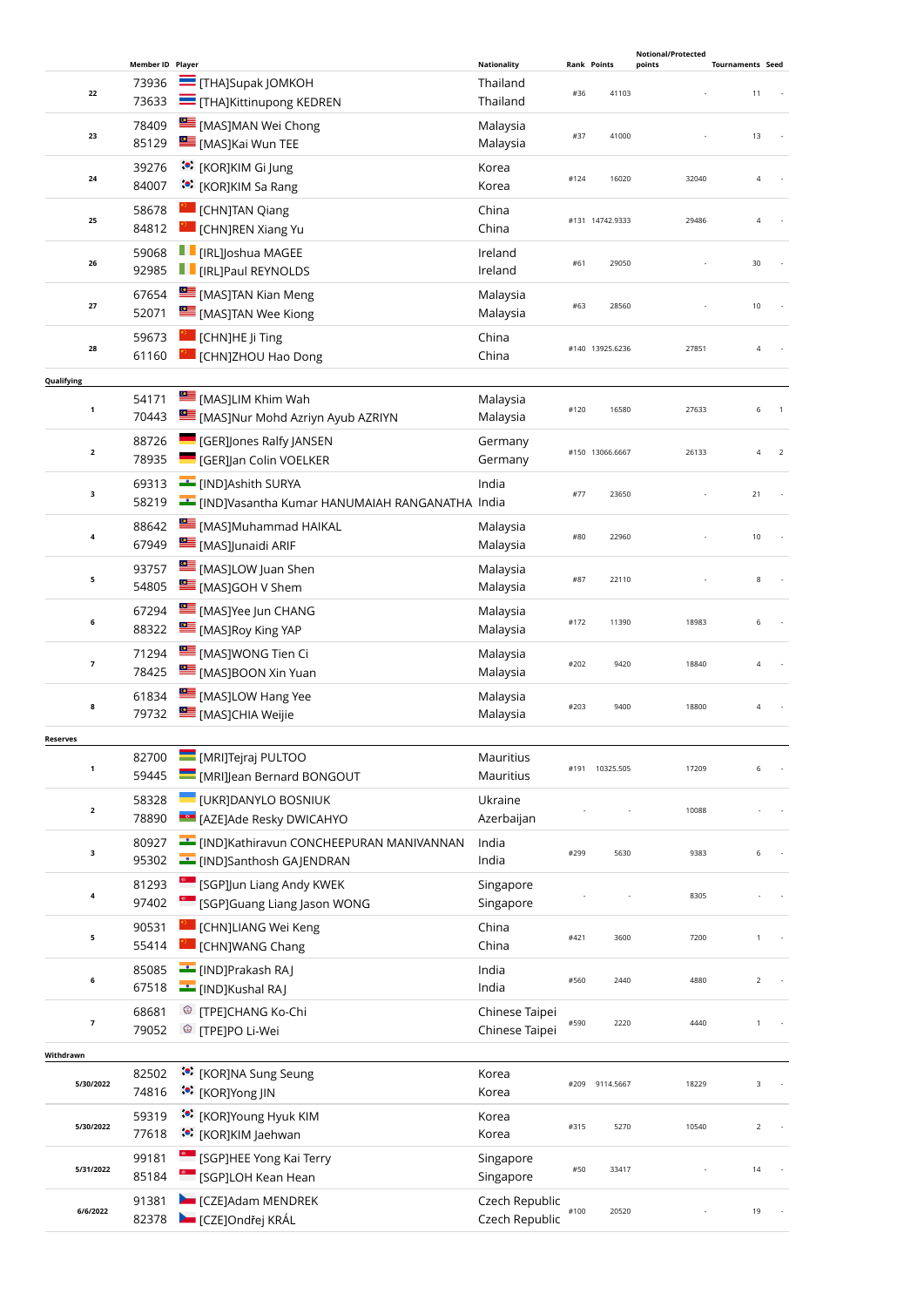|           | <b>Member ID Player</b> |                                                 | <b>Nationality</b> | <b>Rank Points</b> |       | Notional/Protected<br>points | <b>Tournaments Seed</b> |  |
|-----------|-------------------------|-------------------------------------------------|--------------------|--------------------|-------|------------------------------|-------------------------|--|
|           | 57694                   | <b>FE</b> [NOR]Torjus FLAATTEN                  | Norway             |                    |       |                              |                         |  |
| 6/7/2022  | 79189                   | <b>For</b> [NOR]Vegard RIKHEIM                  | Norway             | #60                | 29470 |                              | 24                      |  |
|           | 80497                   | USAJVinson CHIU                                 | U.S.A.             |                    |       |                              |                         |  |
| 6/8/2022  | 94647                   | E [USA]Joshua YUAN                              | U.S.A.             | #129               | 14932 |                              | 9                       |  |
|           | 63846                   | <b>F</b> [ALG]Youcef Sabri MEDEL                | Algeria            |                    |       |                              |                         |  |
| 6/10/2022 | 72986                   | $\blacksquare$ : [ALG]Koceila MAMMERI           | Algeria            | #58                | 29680 |                              | 23                      |  |
| 6/10/2022 | 98896                   | $\blacktriangleright$ [ALG]Adel HAMEK           | Algeria            |                    |       |                              |                         |  |
|           | 99187                   | $\blacksquare$ [ALG]Mohamed Abderrahime BELARBI | Algeria            | #110               | 18239 |                              | 18                      |  |
|           | 91739                   | <b>F</b> [FRA]Fabien DELRUE                     | France             |                    |       |                              |                         |  |
| 6/13/2022 | 88264                   | <b>F</b> FRAIWilliam VILLEGER                   | France             | #34                | 42035 |                              | 24                      |  |
| Removed   |                         |                                                 |                    |                    |       |                              |                         |  |
|           | 74945                   | [INA]Ade Yusuf SANTOSO                          | Indonesia          |                    |       |                              |                         |  |
| 5/23/2022 | 59822                   | [INA]Wahyu Nayaka ARYA PANGKARYANIRA            | Indonesia          |                    |       |                              |                         |  |
| 5/24/2022 | 89721                   | [IND]Shyam PRASAD                               | India              |                    |       |                              |                         |  |
|           | 77429                   | $\equiv$ [IND]S. Sunjith (Jr)                   | India              |                    |       |                              |                         |  |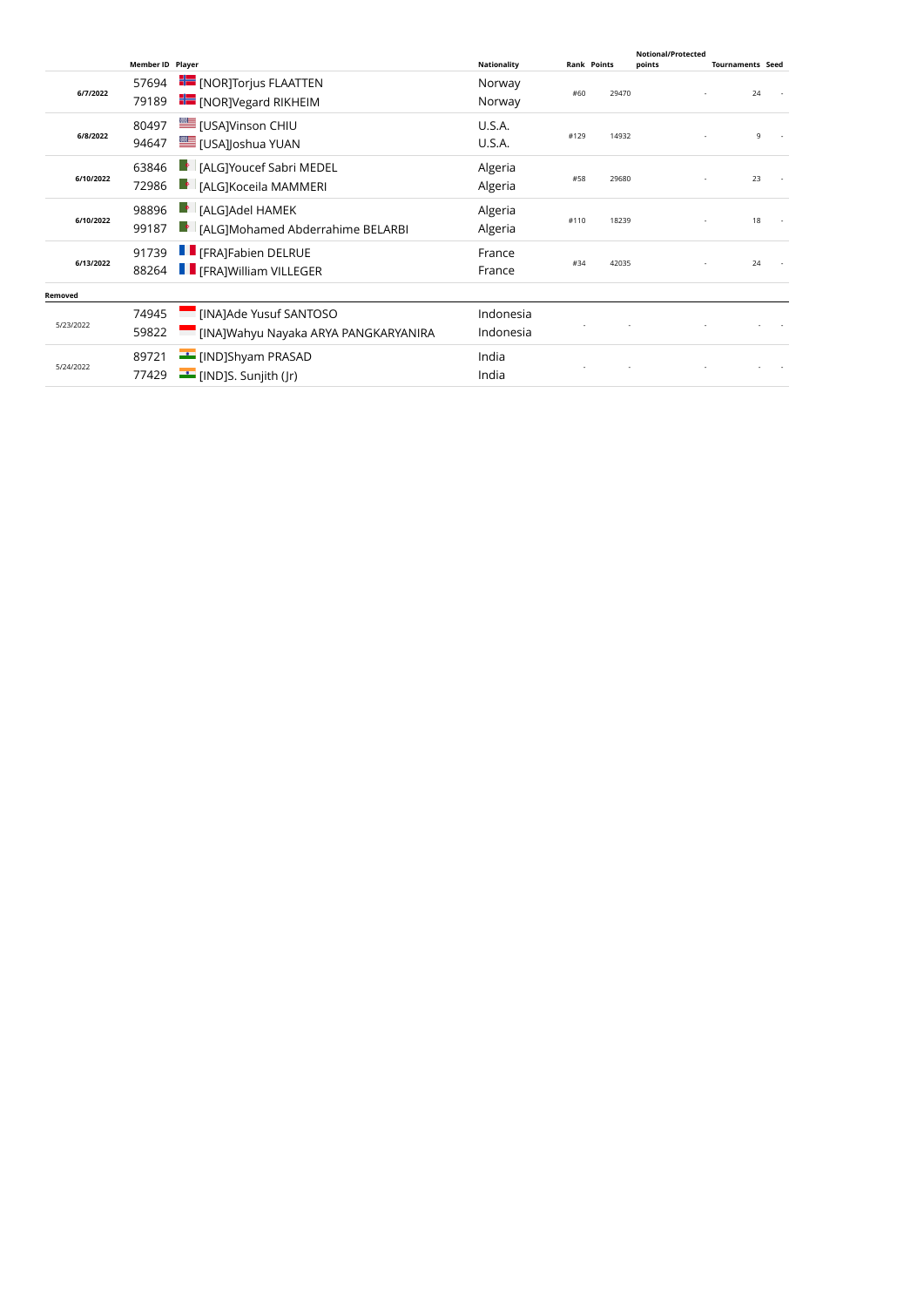9 Badminton World Federation | Stalla Lumpur, Malaysia

7/5/2022 to 7/10/2022

**HSBC BWF World Tour Super 500**

### **WD Acceptance list**

Select event: WD  $\sim$ 

43 Active entries

**Acceptance Ranking:** 5/24/2022

**Seeding Ranking:** 6/7/2022

| Main           | Member ID Player |                                                                           | <b>Nationality</b>                 |       | <b>Rank Points</b> | <b>Notional/Protected</b><br>points | <b>Tournaments Seed</b> |                |
|----------------|------------------|---------------------------------------------------------------------------|------------------------------------|-------|--------------------|-------------------------------------|-------------------------|----------------|
| 1              | 94125<br>65144   | [CHN]CHEN Qing Chen<br>[CHN]JIA Yi Fan                                    | China<br>China                     | #1    | 110466             |                                     | 28                      | 1              |
| $\mathbf{2}$   | 91292<br>87473   | :•: [KOR]LEE So Hee<br>:•: [KOR]SHIN Seung Chan                           | Korea<br>Korea                     | #2    | 103680             |                                     | 34                      | $\overline{2}$ |
| 3              | 55874<br>71391   | :• [KOR]KIM So Yeong<br>:•: [KOR]KONG Hee Yong                            | Korea<br>Korea                     | #3    | 103125             |                                     | 40                      | 3              |
| 4              | 71023<br>94519   | · [JPN]Yuki FUKUSHIMA<br>• [JPN]Sayaka HIROTA                             | Japan<br>Japan                     | $\#4$ | 102891             |                                     | 28                      | 4              |
| 5              | 77832<br>81609   | • [JPN]Wakana NAGAHARA<br>• [JPN]Mayu MATSUMOTO                           | Japan<br>Japan                     | #5    | 98283              |                                     | 25                      | 5              |
| 6              | 68282<br>65212   | • [JPN]Chiharu SHIDA<br>• [JPN]Nami MATSUYAMA                             | Japan<br>Japan                     | #7    | 93743              |                                     | 28                      | 6              |
| $\overline{7}$ | 24686<br>84669   | <b>THA]Jongkolphan KITITHARAKUL</b><br><b>THA]Rawinda PRAJONGJAI</b>      | Thailand<br>Thailand               | #8    | 78877              |                                     | 47                      | $\overline{7}$ |
| 8              | 46169<br>43840   | <b>BUL</b> ]Stefani STOEVA<br><b>BULJGabriela STOEVA</b>                  | <b>Bulgaria</b><br><b>Bulgaria</b> | #9    | 71250              |                                     | 37                      | 8              |
| 9              | 85551<br>68628   | <b>EXECUTE:</b> [MAS]Pearly TAN<br>[MAS]THINAAH Muralitharan              | Malaysia<br>Malaysia               | #10   | 66065              |                                     | 31                      |                |
| 10             | 85331<br>85914   | [CHN]ZHENG Yu<br>[CHN]ZHANG Shu Xian                                      | China<br>China                     | #43   | 36107.5            | 60179                               | 6                       |                |
| 11             | 81462<br>88097   | [INA]Apriyani RAHAYU<br><b>Example 15 INAJSiti Fadia Silva RAMADHANTI</b> | Indonesia<br>Indonesia             |       |                    | 57837                               |                         |                |
| 12             | 87428<br>88135   | [JPN]Kie NAKANISHI<br>· [JPN]Rin IWANAGA                                  | Japan<br>Japan                     | #18   | 54510              |                                     | 16                      |                |
| 13             | 83419<br>99778   | :•: [KOR]KIM Hye Jeong<br>:•: [KOR]JEONG Na Eun                           | Korea<br>Korea                     | #19   | 53397              |                                     | 11                      |                |
| 14             | 65984<br>78837   | [CHN]DU Yue<br>[CHN]Ll Wen Mei                                            | China<br>China                     | #54   | 32025.0667         | 53375                               | 6                       |                |
| 15             | 60567<br>68753   | [CHN]LIU Xuan Xuan<br>[CHN]XIA Yu Ting                                    | China<br>China                     | #22   | 51266              |                                     | 30                      |                |
| 16             | 17515<br>49765   | <b>EXAMPLE TERMINE DELA TELEVISION</b> N. Sikki<br>[IND]Ashwini PONNAPPA  | India<br>India                     |       |                    |                                     |                         |                |
| 17             | 98052<br>83942   | [GER]Isabel LOHAU<br>[GER]Linda EFLER                                     | Germany<br>Germany                 | #24   | 49930              |                                     | 40                      |                |
| 18             | 56706<br>66115   | © [KOR]BAEK Ha Na<br>:• [KOR]LEE Yu Lim                                   | Korea<br>Korea                     | #50   | 33048.7729         | 47213                               | $\overline{7}$          |                |
| 19             | 80871<br>79198   | <b>THA]Benyapa AIMSAARD</b><br><b>THA]Nuntakarn AIMSAARD</b>              | Thailand<br>Thailand               | #28   | 45895              |                                     | 23                      |                |
| 20             | 59966<br>71612   | [IND]GAYATRI GOPICHAND PULLELA<br>[IND]Treesa JOLLY                       | India<br>India                     | #35   | 39530              |                                     | 11                      |                |
| 21             | 70093<br>54149   | [MAS]LIM Chiew Sien<br>[MAS]Vivian HOO                                    | Malaysia<br>Malaysia               | #36   | 39240              |                                     | 14                      |                |

**[GROUP ENTRY](https://bwf.tournamentsoftware.com/individual-entry/EE44BEB4-66E3-4303-A3FB-2445388DDEF4)**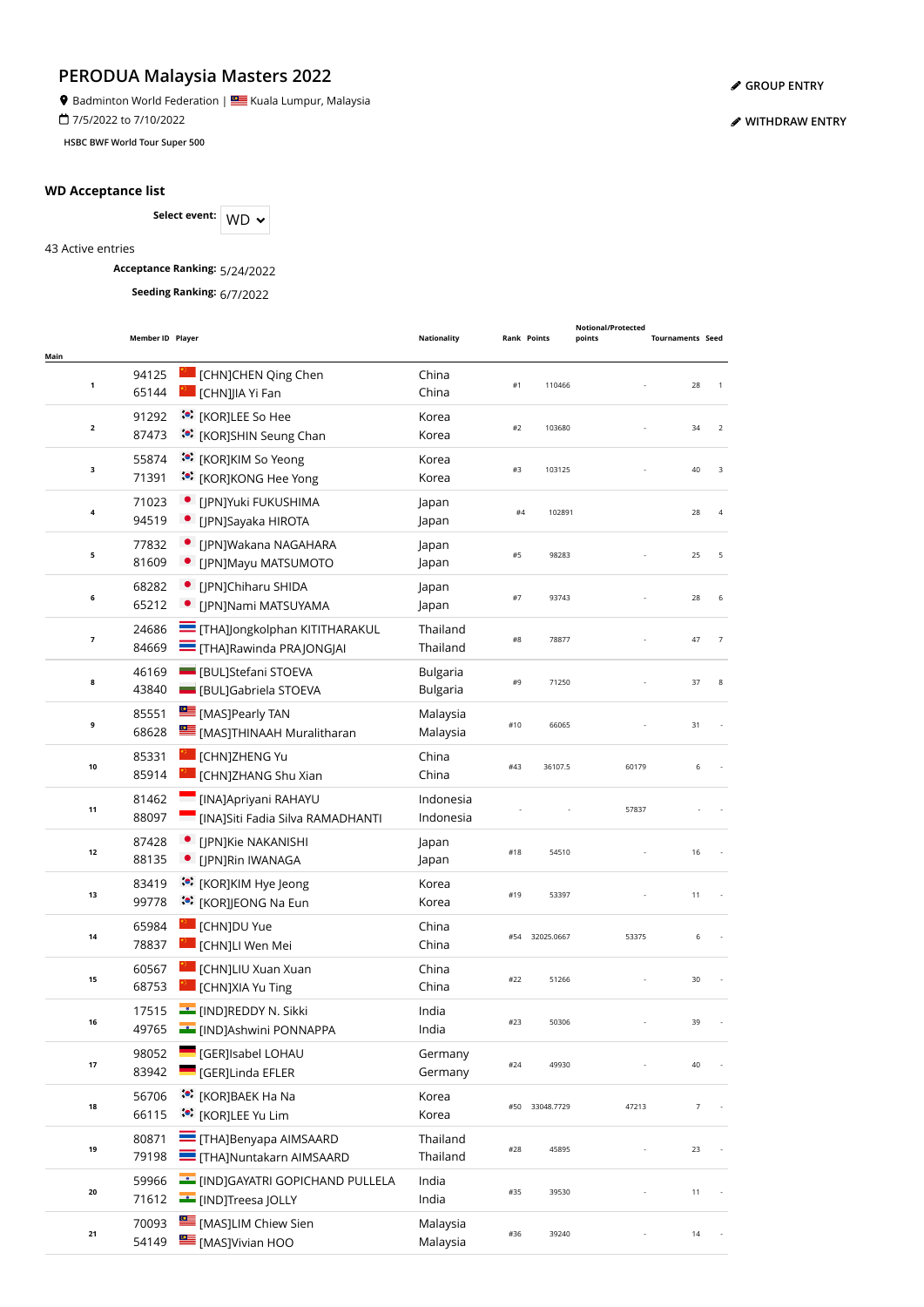|                          |                  |                                                                              |                                  |      |                    | Notional/Protected |                         |
|--------------------------|------------------|------------------------------------------------------------------------------|----------------------------------|------|--------------------|--------------------|-------------------------|
|                          | Member ID Player |                                                                              | <b>Nationality</b>               |      | <b>Rank Points</b> | points             | <b>Tournaments Seed</b> |
| 22                       | 96455<br>77316   | [INA]Ribka SUGIARTO<br>[INA]Febby Valencia Dwijayanti GANI                   | Indonesia<br>Indonesia           |      |                    | 37507              |                         |
|                          | 62570            | [MAS]Anna Ching Yik CHEONG                                                   | Malaysia                         |      |                    |                    |                         |
| 23                       | 63539            | [MAS]TEOH Mei Xing                                                           | Malaysia                         | #44  | 35785              |                    | 12                      |
|                          | 57457            | ● [BRA]Jaqueline LIMA                                                        | Brazil                           |      |                    |                    |                         |
| 24                       | 76507            | ● [BRA]Samia LIMA                                                            | Brazil                           | #59  | 30912              |                    | 18                      |
|                          | 97171            | E [IND]Ashwini BHAT K.                                                       | India                            |      |                    |                    |                         |
| 25                       | 77808            | <b>Example 15</b> [IND]Shikha GAUTAM                                         | India                            | #60  | 30310              |                    | 16                      |
|                          | 88399            | [USA]Ishika JAISWAL                                                          | U.S.A.                           | #108 | 17450              | 29083              | 6                       |
| 26                       | 96531            | <b>EXECUTE: LINDJSrivedya GURAZADA</b>                                       | India                            |      |                    |                    |                         |
| 27                       | 31614            | UKR]Yelyzaveta ZHARKA                                                        | Ukraine                          | #69  | 26910              |                    | 15                      |
|                          | 64766            | UKR]Mariia STOLIARENKO                                                       | Ukraine                          |      |                    |                    |                         |
| 28                       | 57180            | [GER]Emma MOSZCZYNSKI                                                        | Germany                          | #74  | 25275              |                    | 12                      |
|                          | 78795            | <b>GER]Stine KUESPERT</b>                                                    | Germany                          |      |                    |                    |                         |
| Qualifying               |                  |                                                                              |                                  |      |                    |                    |                         |
| $\mathbf{1}$             | 90741            | MASJLOW Yeen Yuan                                                            | Malaysia                         | #75  | 25045              |                    | 13                      |
|                          | 85465            | [MAS]Valeree SIOW                                                            | Malaysia                         |      |                    |                    |                         |
| $\overline{\mathbf{2}}$  | 58478            | <b>F</b> [IRL]Kate FROST                                                     | Ireland                          | #83  | 22980              |                    | 23<br>$\overline{2}$    |
|                          | 58337            | <b>F</b> [IRL]Moya RYAN                                                      | Ireland                          |      |                    |                    |                         |
| 3                        | 63677            | <b>Example 19</b> [IND]Pooja DANDU                                           | India                            |      |                    | 21161              |                         |
|                          | 97262            | <b>Example 19</b> [IND]Arathi Sara SUNIL                                     | India                            |      |                    |                    |                         |
| 4                        | 79664            | [INA]Febriana Dwipuji KUSUMA                                                 | Indonesia                        | #91  | 20868              |                    | 9                       |
|                          | 67761            | [INA]Amalia Cahaya PRATIWI                                                   | Indonesia                        |      |                    |                    |                         |
| 5                        | 80300            | [INA]Tryola NADIA                                                            | Indonesia                        | #163 | 10125              | 20250              | 5                       |
|                          | 84117            | [INA]Melani MAMAHIT                                                          | Indonesia                        |      |                    |                    |                         |
| 6                        | 88412            | $\blacksquare$ [ITA]Katharina FINK                                           | Italy                            | #97  | 20060              |                    | 17                      |
|                          | 90854            | <b>TE</b> [ITA]Yasmine HAMZA                                                 | Italy                            |      |                    |                    |                         |
| $\overline{\phantom{a}}$ | 68441            | <b>THAJPuttita SUPAJIRAKUL</b>                                               | Thailand                         | #192 | 8690               | 17380              | 3                       |
|                          | 74980            | <b>THAJSupissara PAEWSAMPRAN</b>                                             | Thailand                         |      |                    |                    |                         |
| 8                        | 97932            | [MAS]YAP Rui Chen                                                            | Malaysia                         | #123 | 14950              |                    | 10                      |
|                          | 75832            | MASJYAP Yee                                                                  | Malaysia                         |      |                    |                    |                         |
| <b>Reserves</b>          |                  |                                                                              |                                  |      |                    |                    |                         |
| 1                        | 59275<br>73013   | [SGP]WONG Jia Ying Crystal<br><sup>6</sup> [SGP]Yujia JIN                    | Singapore<br>Singapore           | #124 | 14860              |                    | 8                       |
|                          |                  |                                                                              |                                  |      |                    |                    |                         |
| $\overline{\mathbf{2}}$  | 72989<br>56237   | THAJPichamon PHATCHARAPHISUTSIN Thailand<br><b>THA]Nannapas SUKKLAD</b>      | Thailand                         | #300 | 4730               | 9460               | $\overline{2}$          |
|                          |                  |                                                                              |                                  |      |                    |                    |                         |
| 3                        | 85896<br>71644   | E [USA]Kerry XU<br>EUSA]Annie XU                                             | U.S.A.<br>U.S.A.                 | #491 | 2500               | 5000               | $\mathbf{1}$            |
|                          |                  |                                                                              |                                  |      |                    |                    |                         |
| 4                        | 74686<br>74561   | <sup><sup>3</sup> [TPE]LIN Wan Ching</sup><br><sup>©</sup> [TPE]HSU Ya Ching | Chinese Taipei<br>Chinese Taipei | #523 | 2222               | 4444               | $\overline{2}$          |
|                          |                  |                                                                              |                                  |      |                    |                    |                         |
| 5                        | 81168<br>93086   | THA]Kittipak DUBTHUK<br>THAJPrinda PATTANAWARITTHIPAN                        | Thailand<br>Thailand             | #525 | 2220               | 4440               | 1                       |
|                          | 65203            | <sup><sup>3</sup> [TPE]LIN Xiao Min</sup>                                    |                                  |      |                    |                    |                         |
| 6                        | 87176            | <sup>©</sup> [TPE]HU Ling Fang                                               | Chinese Taipei<br>Chinese Taipei | #525 | 2220               | 4440               | 1                       |
|                          |                  | <b>THAJAtitaya POVANON</b>                                                   |                                  |      |                    |                    |                         |
| 7                        | 59892<br>99988   | THAJOrnnicha JONGSATHAPORNPARN Thailand                                      | Thailand                         | #525 | 2220               | 4440               | 1                       |
|                          |                  |                                                                              |                                  |      |                    |                    |                         |
| Withdrawn                | 74803            | <b>E</b> [THA]Laksika KANLAHA                                                | Thailand                         |      |                    |                    |                         |
| 5/26/2022                | 56460            | <b>THAJPhataimas MUENWONG</b>                                                | Thailand                         | #390 | 3362.02            | 6724               | $\overline{2}$          |
|                          | 57791            | <b>I</b> • [CAN]Catherine CHOI                                               | Canada                           |      |                    |                    |                         |
| 6/6/2022                 | 86226            | <b>I</b> • [CAN]Josephine WU                                                 | Canada                           | #47  | 34542              |                    | 19                      |
|                          | 75190            | [IND]Simran SINGHI                                                           | India                            |      |                    |                    |                         |
| 6/6/2022                 | 88389            | <b>EXAMPLE THAKER</b>                                                        | India                            | #76  | 24857              |                    | 13                      |
|                          | 65708            | [USA]Allison LEE                                                             | U.S.A.                           |      |                    |                    |                         |
| 6/8/2022                 | 61882            | <b>LE [USA]Francesca CORBETT</b>                                             | U.S.A.                           | #90  | 21106              |                    | 11                      |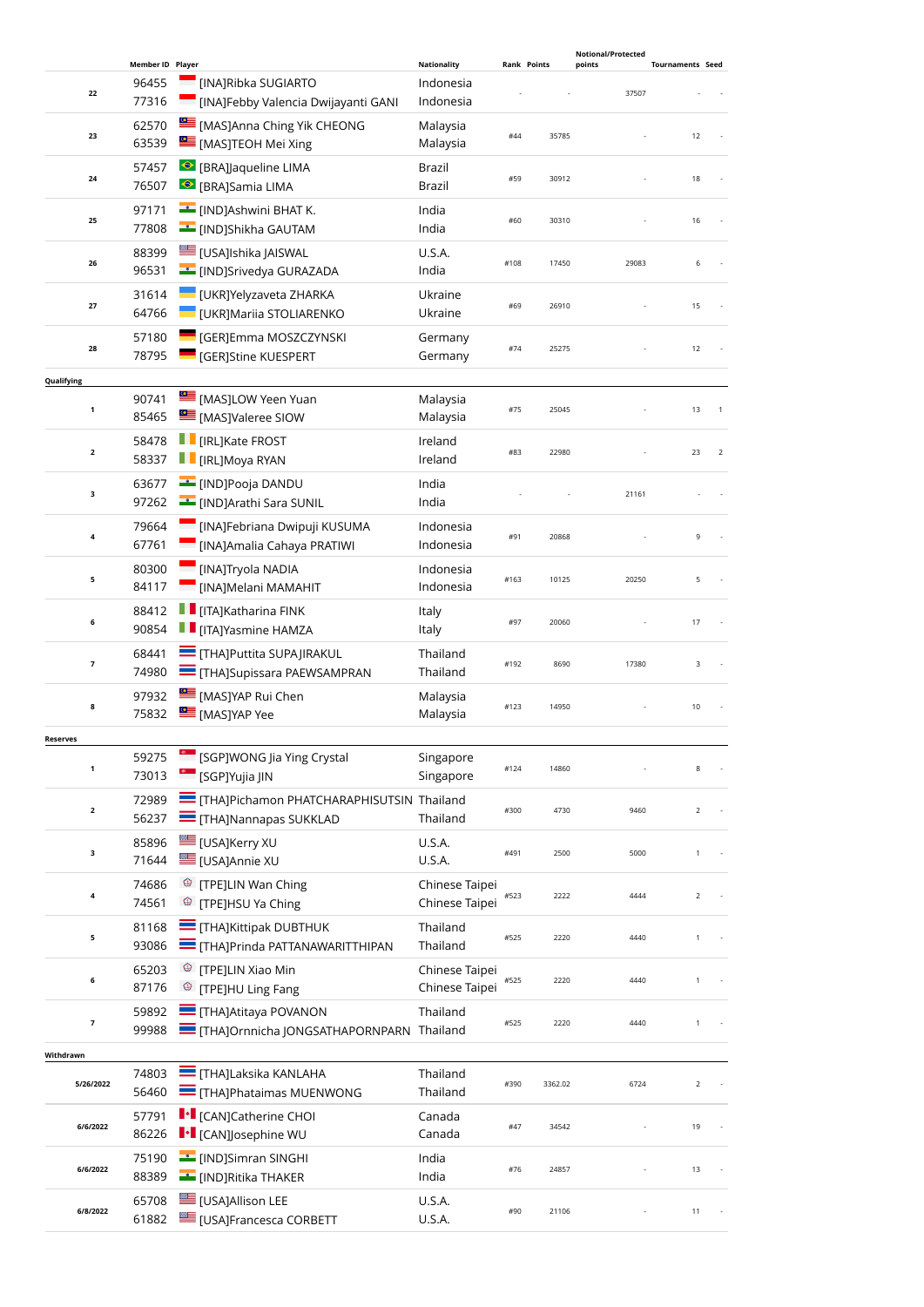| Member ID Player |                                                       | <b>Nationality</b> | <b>Rank Points</b> | points | <b>Tournaments Seed</b> |
|------------------|-------------------------------------------------------|--------------------|--------------------|--------|-------------------------|
| 6/13/2022        | 98854 F [FRA]Anne TRAN<br>99891 F [FRA]Margot LAMBERT | France<br>France   | #58                | 31135  | $\sim$                  |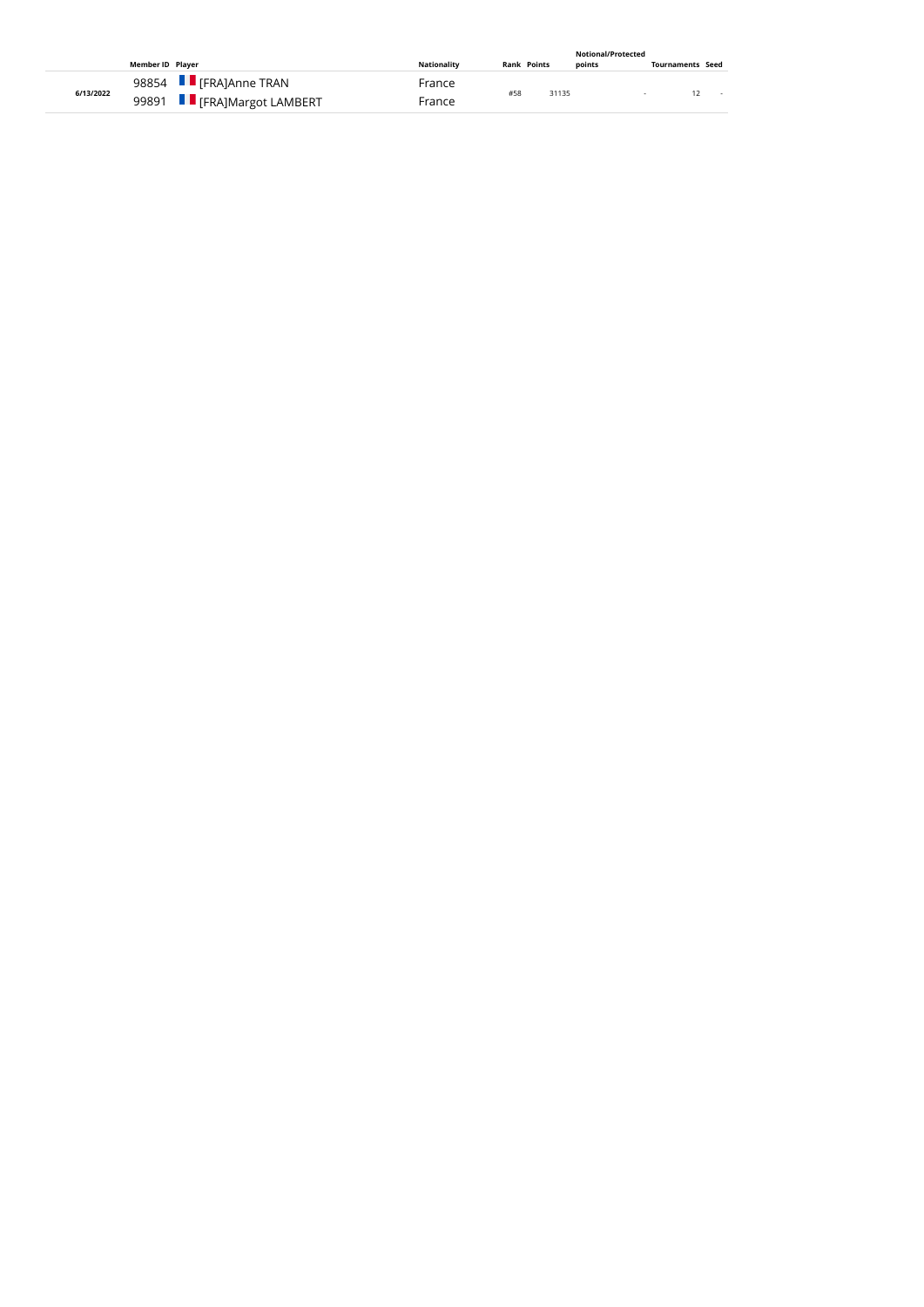**9** Badminton World Federation | **SALLA BU** Kuala Lumpur, Malaysia

7/5/2022 to 7/10/2022

**HSBC BWF World Tour Super 500**

### **XD Acceptance list**

Select event:  $XD \sim$ 

47 Active entries

**Acceptance Ranking:** 5/24/2022

**Seeding Ranking:** 6/7/2022

| Main         | Member ID Player |                                                                         | <b>Nationality</b>                 |     | Rank Points | <b>Notional/Protected</b><br>points | <b>Tournaments Seed</b> |                |
|--------------|------------------|-------------------------------------------------------------------------|------------------------------------|-----|-------------|-------------------------------------|-------------------------|----------------|
| $\mathbf 1$  | 61731<br>67158   | <b>THAJDechapol PUAVARANUKROH</b><br><b>THAJSapsiree TAERATTANACHAI</b> | Thailand<br>Thailand               |     | #1 115400   |                                     | 33                      | $\overline{1}$ |
| $\mathbf{2}$ | 83046<br>63168   | <b>CHNJZHENG Si Wei</b><br><b>CHN]HUANG Ya Qiong</b>                    | China<br>China                     |     | #2 113602   |                                     | 21                      | 2              |
| з            | 58240<br>79558   | • [JPN]Yuta WATANABE<br>• [JPN]Arisa HIGASHINO                          | Japan<br>Japan                     |     | #3 107097   |                                     | 31                      | 3              |
| 4            | 99452<br>89426   | <b>CHNJWANG Yi Lyu</b><br><b>CHN]HUANG Dong Ping</b>                    | China<br>China                     |     | #4 106667   |                                     | 26                      | $\overline{4}$ |
| 5            | 89916<br>82061   | <b>Example 20 IORDAN</b><br>[INA]Melati Daeva OKTAVIANTI                | Indonesia<br>Indonesia             | #5  | 95149       |                                     | 35                      | 5              |
| 6            | 77689<br>61435   | <b>*</b> [HKG]TANG Chun Man<br><b>*</b> [HKG]TSE Ying Suet              | Hong Kong China<br>Hong Kong China | #7  | 78250       |                                     | 33                      | 6              |
| 7            | 67654<br>47007   | [MAS]TAN Kian Meng<br>[MAS]LAI Pei Jing                                 | Malaysia<br>Malaysia               | #9  | 72520       |                                     | 40                      | $\overline{7}$ |
| 8            | 68045<br>98052   | <b>CERJMark LAMSFUSS</b><br><b>CERJISabel LOHAU</b>                     | Germany<br>Germany                 | #12 | 68374       |                                     | 41                      | 8              |
| 9            | 92593<br>56352   | [MAS]GOH Soon Huat<br>[MAS]LAI Shevon Jemie                             | Malaysia<br>Malaysia               | #14 | 66282       |                                     | 37                      |                |
| 10           | 99521<br>88779   | <b>THE [DEN]Mathias CHRISTIANSEN</b><br><b>E</b> [DEN]Alexandra BØJE    | Denmark<br>Denmark                 | #15 | 64493       |                                     | 40                      |                |
| 11           | 95761<br>43851   | · [JPN]Yuki KANEKO<br>· [JPN]Misaki MATSUTOMO                           | Japan<br>Japan                     | #16 | 62446       |                                     | 24                      |                |
| 12           | 88094<br>28492   | :•: [KOR]KO Sung Hyun<br>ं• [KOR]EOM Hye Won                            | Korea<br>Korea                     | #17 | 59990       |                                     | 19                      |                |
| 13           | 88451<br>59465   | [INA]Rinov RIVALDY<br>[INA]Pitha Haningtyas MENTARI                     | Indonesia<br>Indonesia             | #19 | 56283       |                                     | 35                      |                |
| 14           | 66357<br>67176   | [NED]Robin TABELING<br>MEDJSelena PIEK                                  | Netherlands<br>Netherlands         | #21 | 55409       |                                     | 34                      |                |
| 15           | 73936<br>74980   | <b>THAJSupak JOMKOH</b><br><b>THAJSupissara PAEWSAMPRAN</b>             | Thailand<br>Thailand               | #24 | 51090       |                                     | 26                      |                |
| 16           | 53142<br>58879   | MASJCHAN Peng Soon<br>MASJCHEAH Yee See                                 | Malaysia<br>Malaysia               |     |             | 50209                               |                         |                |
| 17           | 99102<br>74561   | <sup>©</sup> [TPE]LEE Jhe-Huei<br><sup>©</sup> [TPE]HSU Ya Ching        | Chinese Taipei<br>Chinese Taipei   | #25 | 47693       |                                     | 23                      |                |
| 18           | 87674<br>87616   | <b>*</b> [HKG]CHANG Tak Ching<br><b>*</b> [HKG]NG Wing Yung             | Hong Kong China<br>Hong Kong China | #27 | 47330       |                                     | 25                      |                |
| 19           | 63571<br>76782   | [INA]Adnan MAULANA<br>[INA]Mychelle Crhystine BANDASO                   | Indonesia<br>Indonesia             | #28 | 46320       |                                     | 25                      |                |
| 20           | 82009<br>99067   | · [JPN]Kyohei YAMASHITA<br>• [JPN]Naru SHINOYA                          | Japan<br>Japan                     | #31 | 44330       |                                     | 17                      |                |
| 21           | 76031<br>58111   | <b>THE [DEN]Mikkel MIKKELSEN</b><br><b>E</b> [DEN]Rikke SØBY            | Denmark<br>Denmark                 | #38 | 40540       |                                     | 18                      |                |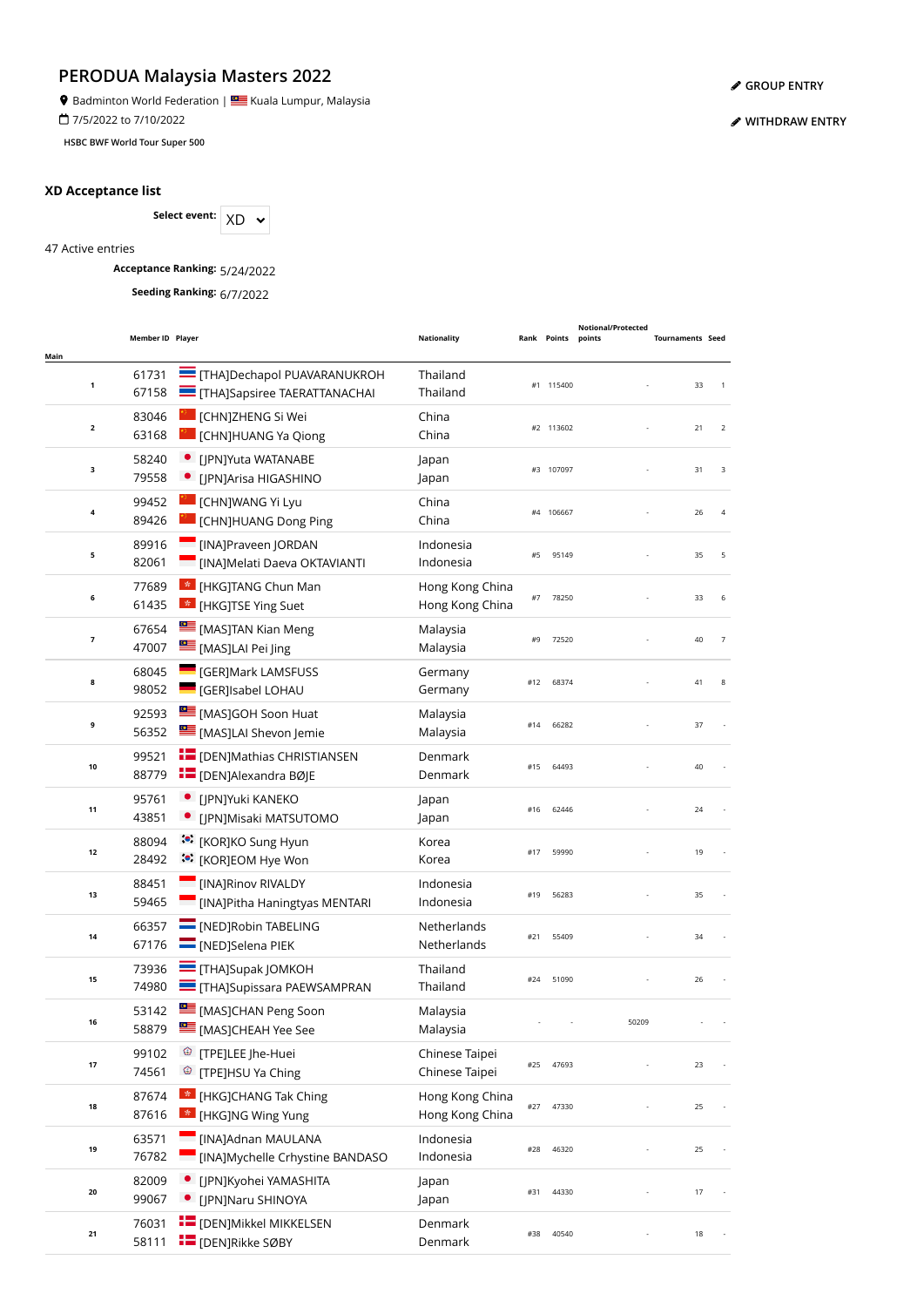|              |                                    |                                                                                              |                                      |       |                      | <b>Notional/Protected</b> |                               |
|--------------|------------------------------------|----------------------------------------------------------------------------------------------|--------------------------------------|-------|----------------------|---------------------------|-------------------------------|
| 22           | Member ID Player<br>81844<br>85914 | [CHN]GUO Xin Wa<br>[CHN]ZHANG Shu Xian                                                       | <b>Nationality</b><br>China<br>China | #41   | Rank Points<br>38050 | points                    | <b>Tournaments Seed</b><br>12 |
| 23           | 76275<br>87176                     | <sup>©</sup> [TPE]YANG Po-Hsuan<br><sup>©</sup> [TPE]HU Ling Fang                            | Chinese Taipei<br>Chinese Taipei     | #42   | 37835                |                           | 20                            |
| 24           | 88726<br>83942                     | <b>GER]Jones Ralfy JANSEN</b><br>[GER]Linda EFLER                                            | Germany<br>Germany                   | #44   | 37180                |                           | 11                            |
| 25           | 87045<br>82610                     | [INA]Rehan Naufal KUSHARJANTO<br><b>Example 12 INAJLisa Ayu KUSUMAWATI</b>                   | Indonesia<br>Indonesia               | #46   | 36140                |                           | 16                            |
| 26           | 87117<br>53159                     | MASJSOONG Joo Ven<br>[MAS]GOH Liu Ying                                                       | Malaysia<br>Malaysia                 |       |                      | 36008                     |                               |
| 27           | 12557<br>63420                     | [INA]Hafiz FAIZAL<br>[INA]Serena KANI                                                        | Indonesia<br>Indonesia               |       |                      | 35596                     |                               |
| 28           | 91090<br>85465                     | [MAS]CHEN Tang Jie<br><b>MAS</b> JValeree SIOW                                               | Malaysia<br>Malaysia                 |       |                      | 33799                     |                               |
| Qualifying   |                                    |                                                                                              |                                      |       |                      |                           |                               |
| $\mathbf 1$  | 72675<br>59621                     | [MAS]HOO Pang Ron<br>[MAS]TOH Ee Wei                                                         | Malaysia<br>Malaysia                 |       |                      | 32881                     |                               |
| $\mathbf{2}$ | 72466<br>61746                     | EGY]Adham Hatem ELGAMAL<br>EGY]Doha HANY                                                     | Egypt<br>Egypt                       | #54   | 32175                |                           | 28<br>$\overline{2}$          |
| з            | 61444<br>99778                     | ं•ें [KOR]KIM Won Ho<br><b>៉េ</b> : [KOR]JEONG Na Eun                                        | Korea<br>Korea                       | #126  | 15620                | 31240                     | 4                             |
| 4            | 56350<br>64966                     | [MAS]CHOONG Hon Jian<br>[MAS]PECK Yen Wei                                                    | Malaysia<br>Malaysia                 |       |                      | 30219                     |                               |
| 5            | 69649<br>57457                     | <b>BRAJFabricio FARIAS</b><br>● [BRA]Jaqueline LIMA                                          | Brazil<br>Brazil                     | #59   | 29530                |                           | 18                            |
| 6            | 27624<br>57325                     | <b>EDE</b> [NZL]Oliver LEYDON-DAVIS<br><sup><sub>#€</sub></sup> ∶ [NZL]Anona PAK             | New Zealand<br>New Zealand           | #60   | 29464                |                           | 24                            |
| 7            | 80229<br>94834                     | [INA]Zachariah Josiahno SUMANTI<br>[INA]Hediana JULIMARBELA                                  | Indonesia<br>Indonesia               | #70   | 25830                |                           | 10                            |
| 8            | 84057<br>95643                     | <b>E</b> [DEN]Mathias THYRRI<br><b>IDENJAmalie MAGELUND</b>                                  | Denmark<br>Denmark                   | #141  | 13550                | 22583                     | 6                             |
| Reserves     |                                    |                                                                                              |                                      |       |                      |                           |                               |
| 1            | 65267<br>80848                     | [CHN]FENG Yan Zhe<br>[CHN]LIN Fang Ling                                                      | China<br>China                       | #169  | 10580                | 21160                     | 3                             |
| $\mathbf{2}$ | 58180<br>89068                     | ← [ENG]Gregory MAIRS<br>$+$ [ENG]]enny MOORE                                                 | England<br>England                   | #90   | 20930                |                           | 9                             |
| з            | 80447<br>96531                     | <b>EXAMPLE THE IND JBokka NAVANEETH</b><br><b>Example 15</b> [IND]Srivedya GURAZADA          | India<br>India                       |       |                      | 19237                     |                               |
| 4            | 78935<br>78795                     | <b>GER]Jan Colin VOELKER</b><br>[GER]Stine KUESPERT                                          | Germany<br>Germany                   | #185  | 9360                 | 18720                     | 5                             |
| 5            | 81293<br>73013                     | <sup>e</sup> [SGP]Jun Liang Andy KWEK<br><sup>©</sup> [SGP]Yujia JIN                         | Singapore<br>Singapore               | #191  | 9120                 | 18240                     | 5                             |
| 6            | 11268<br>52636                     | <b>LE [USA]Mathew FOGARTY</b><br><b>USA]Isabel ZHONG</b>                                     | U.S.A.<br>U.S.A.                     | #109  | 17550                |                           | 15                            |
| 7            | 54981<br>45205                     | <b>EXAMPLE TEAD</b> [IND]RAJU Mohamed Rehan<br><b>Example 19 INDJJAMALUDEEN Anees Kowsar</b> | India<br>India                       | #115  | 16920                |                           | 9                             |
| 8            | 58328<br>31614                     | [UKR]DANYLO BOSNIUK<br><b>UKR]Yelyzaveta ZHARKA</b>                                          | Ukraine<br>Ukraine                   |       |                      | 10340                     |                               |
| 9            | 71294<br>70093                     | [MAS]WONG Tien Ci<br>[MAS]LIM Chiew Sien                                                     | Malaysia<br>Malaysia                 | #374  | 4310                 | 8620                      | $\overline{2}$                |
| 10           | 91073<br>72989                     | THA]Kittipong IMNARK<br>THAJPichamon PHATCHARAPHISUTSIN Thailand                             | Thailand                             | #638  | 2220                 | 4440                      | $\mathbf{1}$                  |
| 11           | 59068<br>58337                     | <b>FE</b> [IRL]Joshua MAGEE<br><b>F</b> [IRL]Moya RYAN                                       | Ireland<br>Ireland                   | #1068 | 1280                 | 2560                      | 2                             |
| Withdrawn    |                                    |                                                                                              |                                      |       |                      |                           |                               |